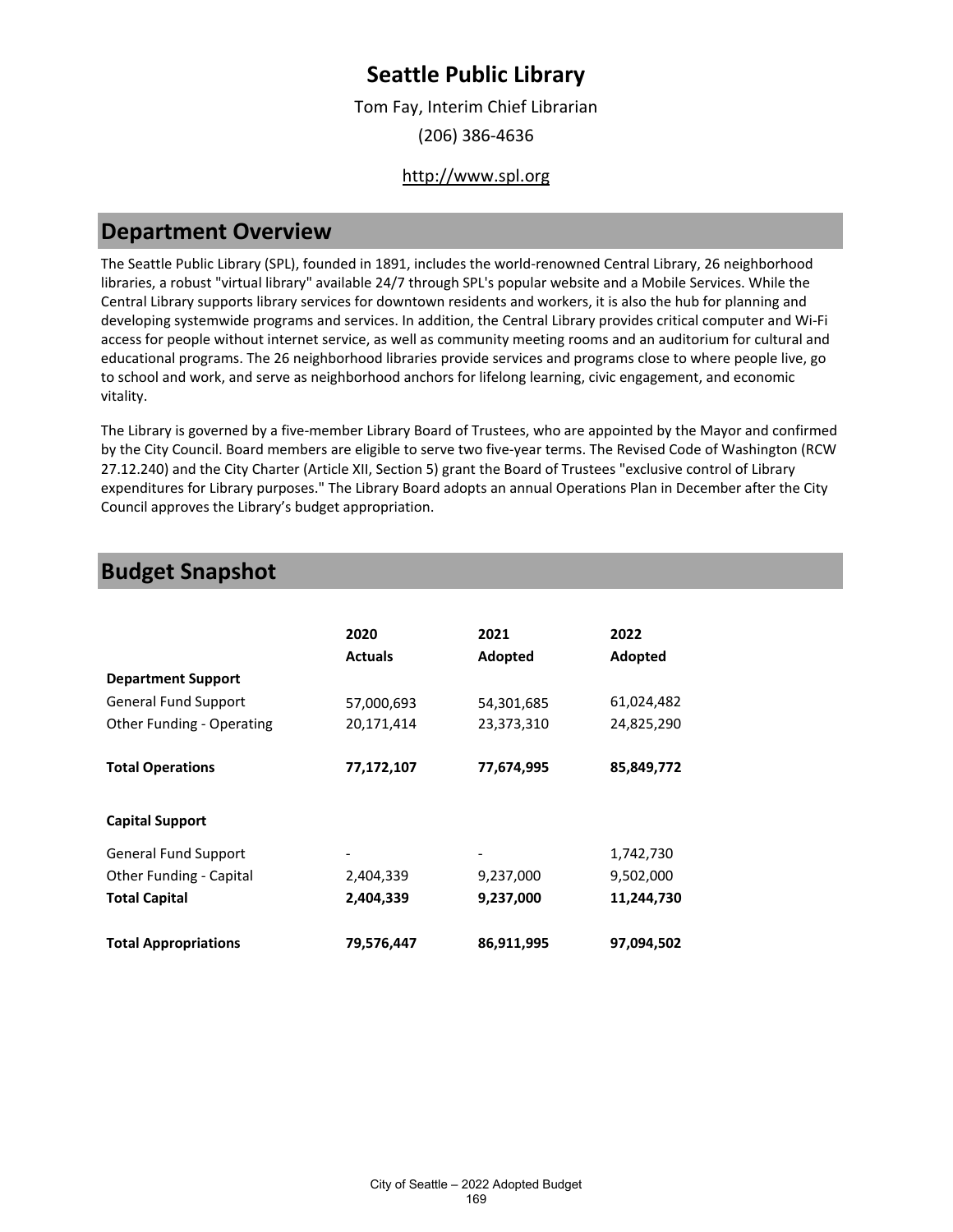### **Budget Overview**

In 2020, the City was projecting significant revenue loss due to the economic impacts of COVID-19. As a result, the General Fund support to the Seattle Public Library (SPL) was reduced by \$5.8 million in the 2021 Adopted Budget (10% of the SPL General Fund budget). SPL was able to partially offset this reduction with 2019 Library Levy resources primarily designated to expand operating hours. Because of COVID-19, the budget assumed that library branches would not fully reopen until summer 2021.

Library services have been significantly modified in 2021. In early 2021, the Central Library and many branches continued Curbside Pickup Service and/or book returns, with remaining staff working in the other branches to process materials for Curbside Services and Mobile Services or offering virtual services, programming and online customer services. In addition, five branches provided access to restrooms to help support the insecurely housed.

As COVID-19 vaccinations became available and public health guidance changed, SPL was able to move to reopening the Central Library and library branches in a limited capacity. Due to the significant modifications in Library services in 2020 and 2021, SPL has budget savings that will be used in 2022 to support operations. In total \$700,000 from current and prior year budgets will be used to support SPL operations in 2022.

In addition to the budget savings of \$700,000, the 2022 Adopted Budget includes \$5.1 million in General Fund support to fully restore the \$5.8 million operating reduction. This funding will allow SPL to return to pre-pandemic operating hours as well as expand operating hours as outlined in the 2019 Library Levy.

In addition to fully restoring operating hours, the funding restores the labor budgets for circulation staff, special collections, technology, and community partnerships. The restoration of funding also supports the budget for books and materials.

### **City Council Changes to the Proposed Budget**

The Council added funding for air conditioning at the Northeast and Southwest library branches in recognition of the changing climate and need to have neighborhood cooling centers. The Council also added funding for wi-fi hotspot devices. Finally, the Council allocated Coronavirus Local Fiscal Recovery (CLFR) funds (via revenue replacement) to SPL as part of Seattle Rescue Plan 3 (SRP3). The funding supports repairs for window and minor structural damages needed due to vandalism. See the Seattle Rescue Plan section of the 2022 Budget Book for more on SRP3. Details of the Council changes are included in the incremental changes section.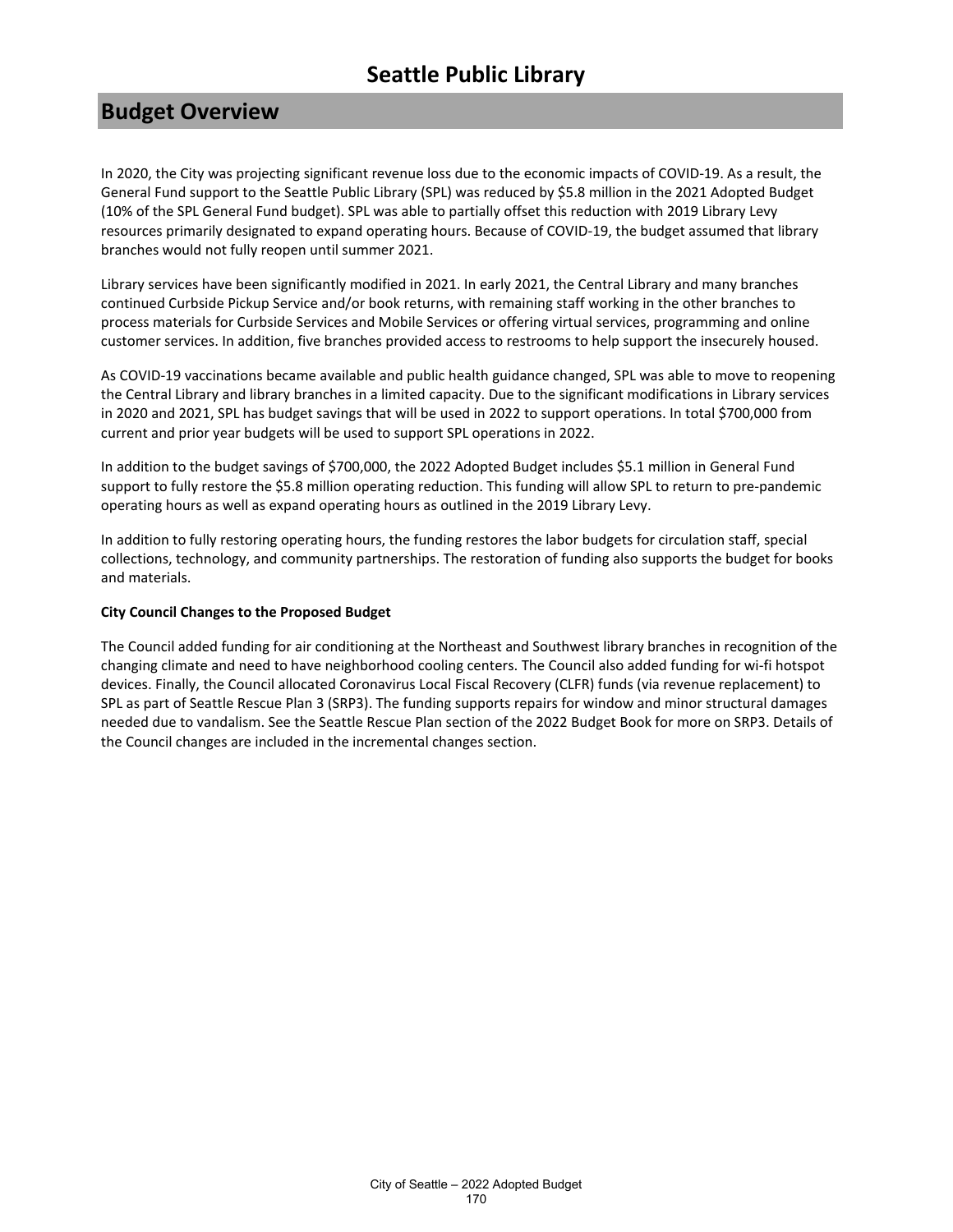# **Incremental Budget Changes**

### **Seattle Public Library**

|                                                          | <b>Dollars</b> | <b>FTE</b> |
|----------------------------------------------------------|----------------|------------|
| 2022 Beginning Budget                                    | 86,389,995     |            |
| <b>Baseline</b>                                          |                |            |
| <b>Baseline Adjustments for Personnel Costs</b>          | 43,764         |            |
| Reconciliation with 2021 Adopted Central Cost Manual     |                |            |
| Update Capital Master Projects                           |                |            |
| <b>Proposed Operating</b>                                |                |            |
| <b>Restore Operating Budget</b>                          | 5,797,000      |            |
| <b>Proposed Capital</b>                                  |                |            |
| <b>Increase Capital Budget</b>                           | 362,000        |            |
| SPL Energy Efficiency for Municipal Buildings            | 425,000        |            |
| <b>Proposed Technical</b>                                |                |            |
| Align 2012 Library Levy to Spending Plan                 | (138,000)      |            |
| Align 2019 Library Levy to Spending Plan                 | 893,000        |            |
| Citywide Adjustments for Standard Cost Changes           | 961,825        |            |
| <b>Fund Balancing</b>                                    |                |            |
| Language Premium Staff Stipend                           | 84,000         |            |
| Revenue Adjustments                                      |                |            |
| SPL "Out Year" Base CIP Adjustment                       |                |            |
| Council                                                  |                |            |
| Add Air Conditioning to Northeast and Southwest Branches | 1,742,730      |            |
| Window & Minor Structural Repairs                        | 434,188        |            |
| Increase Hotspot Devices                                 | 99,000         |            |
| <b>Total Incremental Changes</b>                         | \$10,704,507   |            |
| <b>Total 2022 Adopted Budget</b>                         | \$97,094,502   |            |

# **Description of Incremental Budget Changes**

### **Baseline**

| <b>Baseline Adjustments for Personnel Costs</b> |          |  |
|-------------------------------------------------|----------|--|
| Expenditures                                    | \$43.764 |  |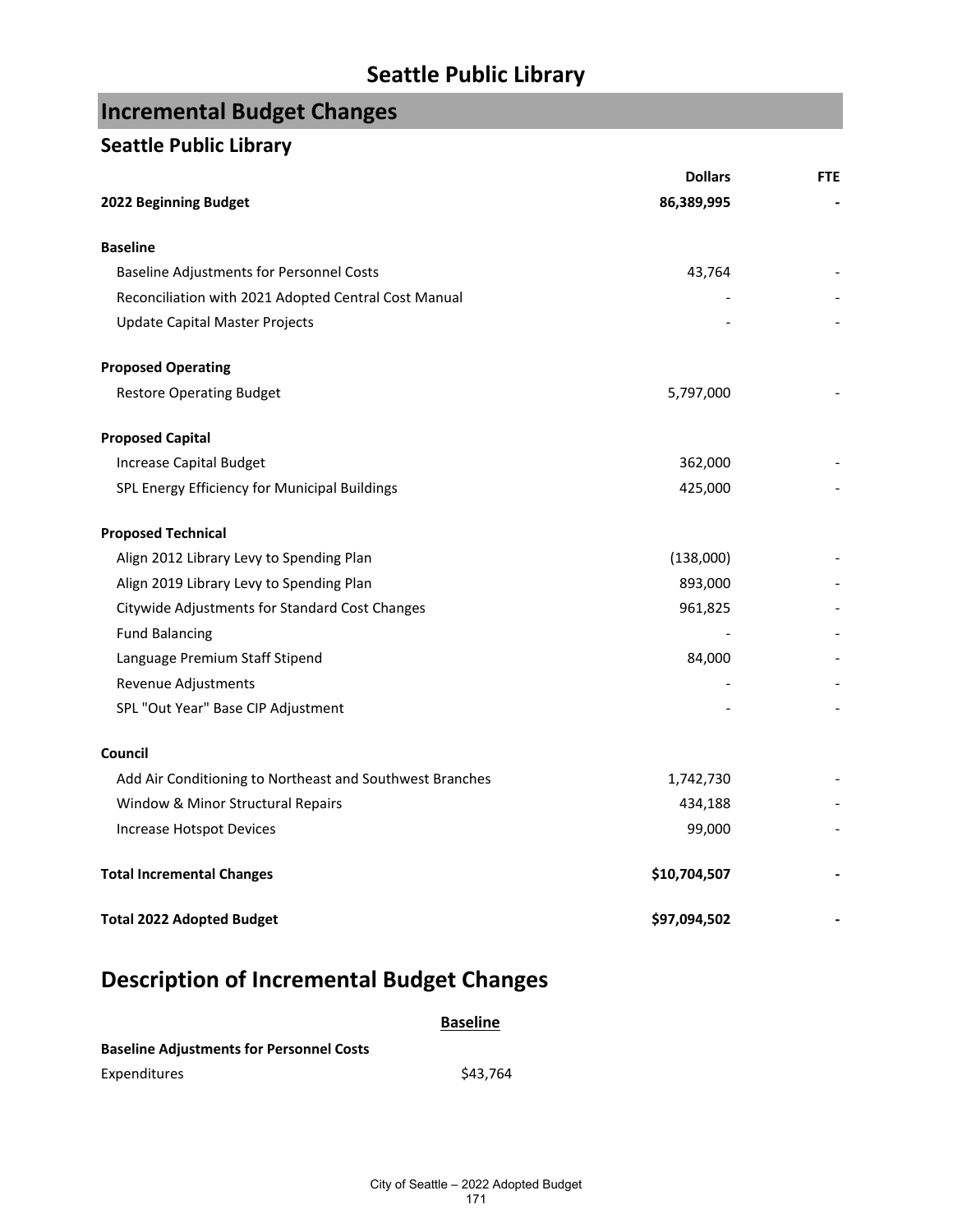This change adjusts appropriations to restore the annual wage increase for non-represented Executives, Managers and Strategic Advisors, which was forgone in 2021 due to financial constraints.

#### **Reconciliation with 2021 Adopted Central Cost Manual**

**Expenditures** 

This is a budget neutral technical change to align budget with the Central Cost Manual.

#### **Update Capital Master Projects**

**Expenditures** 

This is a budget neutral technical change to update the Capital Improvement Program (CIP) master projects.

### **Proposed Operating**

#### **Restore Operating Budget**

Expenditures \$5,797,000

This item restores \$5.1 million in General Fund resources for SPL operations, and uses \$700,000 in SPL fund balances to bring the operating budget back to pre-pandemic levels. Due to projected declines in General Fund revenues, the 2021 Adopted Budget included a \$5.8 million reduction in General Fund resources for the SPL budget. Because of COVID-19, library services in 2021 were disrupted and branches remained closed in early 2021 aside from providing curbside services and restroom services at some branches. Branches started reopening in spring 2021, and fully reopened in September 2021. Due to both the service disruptions, and the influx of federal resources, the SPL budget will not be fully spent in 2021. This allows SPL to use \$700,000 in unspent resources in 2022 to support operations, reducing the need for General Fund support by the same amount.

### **Proposed Capital**

#### **Increase Capital Budget**

Expenditures \$362,000

This item allocates additional Real Estate Excise Tax (REET) funding to support seismic retrofit projects at Library's highest-risk Carnegie-era branches. The 2019 Library Levy includes funding for seismic projects at the Green Lake, Columbia, and University Branches. The REET revenues plays a vital role in supporting projects that are beyond the scope of the Library's levy including building upgrades that would be considerably less expensive if performed concurrent with the seismic work.

### **SPL Energy Efficiency for Municipal Buildings**

Expenditures \$425,000

This item includes funding for energy efficient projects in municipal buildings. The funding will be allocated to energy efficient projects at the Green Lake and Broadview library branches. This funding is part the Municipal Energy Efficiency Project (MEEP), a citywide capital project spanning multiple departments to improve building energy efficiency in City-owned facilities.

### **Proposed Technical**

### **Align 2012 Library Levy to Spending Plan**

Expenditures \$(138,000)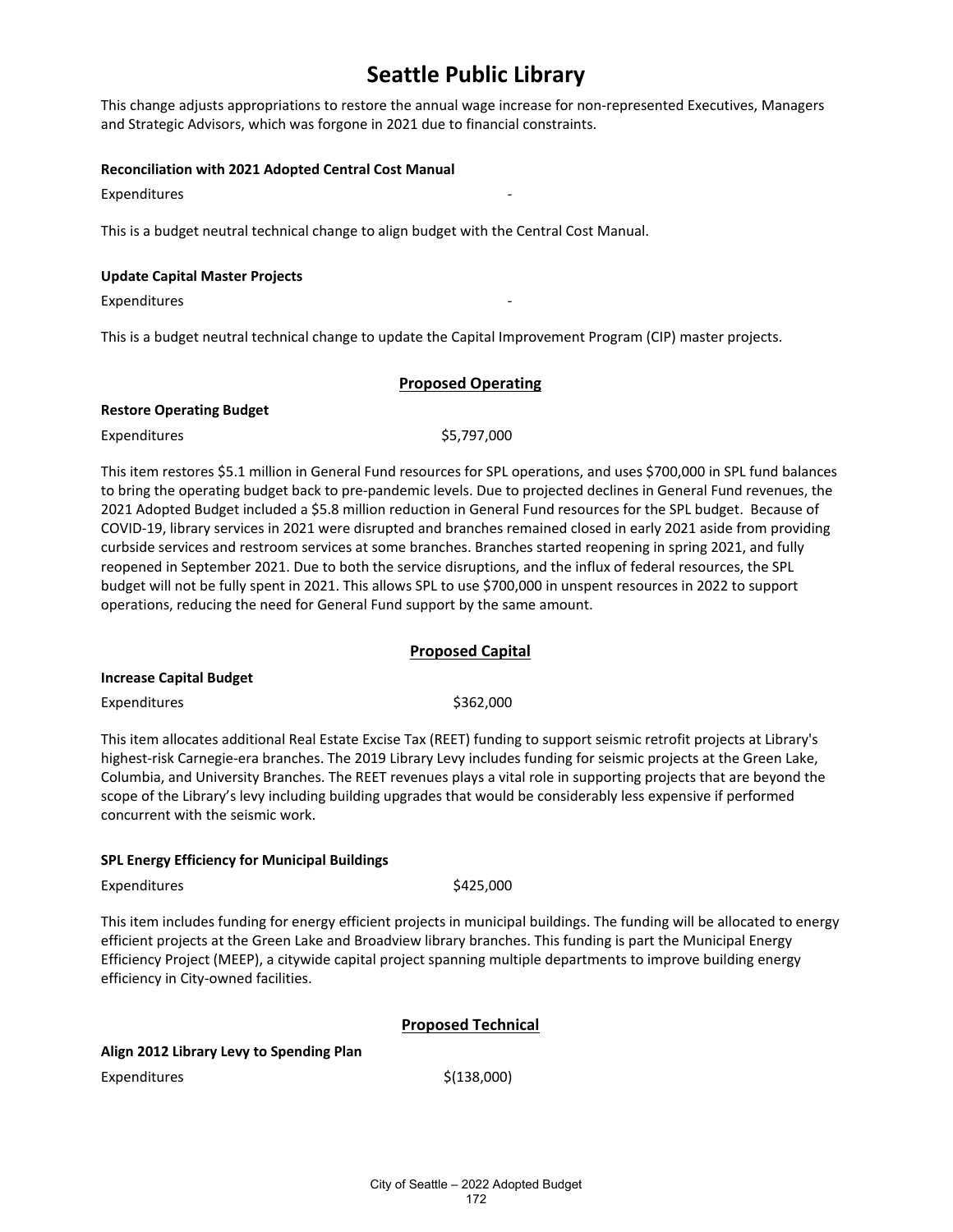This is a technical adjustment to bring the beginning balance for Fund 18100 into alignment with the spending plan associated with the voter approved 2012 Library Levy.

#### **Align 2019 Library Levy to Spending Plan**

Expenditures \$893,000

This is a technical adjustment to bring the beginning balance for Fund 18200 into alignment with the spending plan associated with the voter approved 2019 Library Levy.

#### **Citywide Adjustments for Standard Cost Changes**

Expenditures \$961,825

Citywide technical adjustments made in the baseline phase reflect changes to internal services costs, including rates from the Department of Finance & Administrative Services, Seattle Information Technology Department, Seattle Department of Human Resources, and for healthcare, retirement and industrial insurance charges for the department. These adjustments reflect initial assumptions about these costs and inflators early in the budget process. The largest change in is the health care bill (\$708,000) as SPL restores staffing levels.

#### **Fund Balancing**

Revenues  $$542,000$ 

This is a technical item to record a fund balancing entries for the Library Fund (10410), the 2012 Library Levy Fund (18100), and the 2019 Library Levy Fund (18200).

| Language Premium Staff Stipend |  |
|--------------------------------|--|
|--------------------------------|--|

Expenditures \$84,000

This item increases ongoing appropriation authority for language services stipends. Per the Coalition of City Unions collective bargaining agreement, City employees who are multilingual and provide language services, such as interpretation and translation, to communicate with clients and/or other employees in business-related situations are now eligible for a monthly language premium stipend. The amounts in the 2022 budget are estimates based on the eligible employees from 2021.

#### **Revenue Adjustments**

Revenues \$6,477,589

SPL generated revenues are projected to chart a slow recovery during 2022. As the economy recovers different elements of our enterprise revenues are projected to recover at different rates, with private event rentals expected to experience the slowest recovery. SPL contracted with a new vendor to deaccession books and materials, which is expected to generate \$60,000 for 2022. This item also reflects an increase in collection of levy property tax revenues and interest earnings for 2022.

### **SPL "Out Year" Base CIP Adjustment**

Expenditures

This technical change aligns budget changes made during the 2021 fiscal year to correctly reflect them as part of the 2022-2027 Proposed Capital Improvement Program.

### **Council**

**Add Air Conditioning to Northeast and Southwest Branches**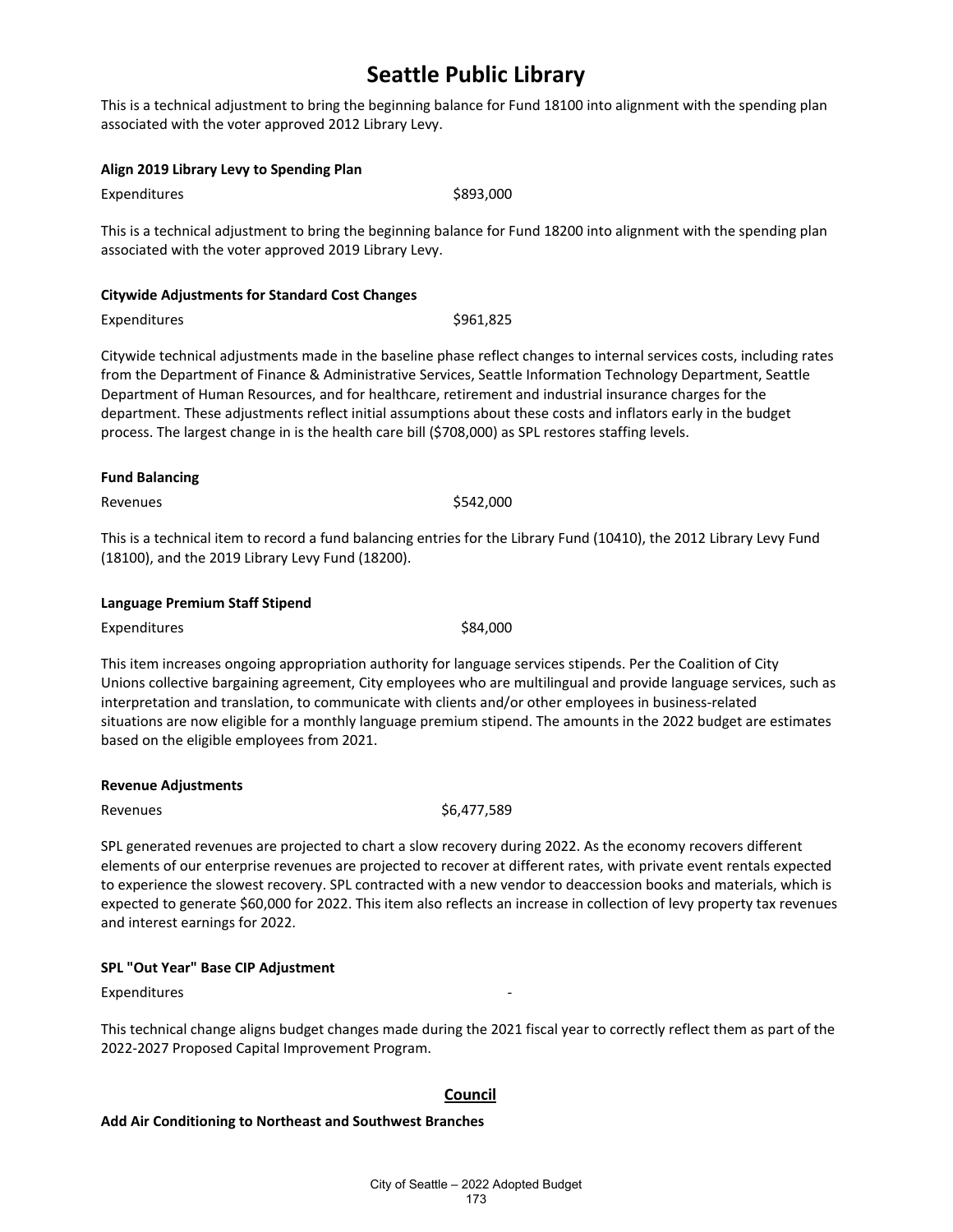#### Expenditures \$1,742,730

This Council Budget Action adds funding to provide air conditioning in the Northeast and Southwest Branch Libraries as a climate adaptation measure. The air conditioning will provide additional cooling spaces in the City during heat waves that present public health risks and have become more prevalent due to climate change. This action is consistent with the recommendation in the City's Climate Action Plan, adopted by Resolution 31447, to "Assess and plan for the impacts of climate change on public health, including the disproportionate impacts on lower income, recent immigrant, older, and very young residents, who are at greater risk of health impacts from climate change." These investments will also support the goal of electrification of City buildings by 2035 by expediting the transition away from existing HVAC systems that rely on fossil fuel to energy efficient alternatives such as electric heat pump systems.

#### **Window and Minor Structural Repairs**

Expenditures \$434,188

This Council item adds one-time funding for window and minor structural repair needed due to vandalism at some of the branches. This item is part of a package of CLFR-funded items, either directly or via revenue replacement, comprising Seattle Rescue Plan 3 (SRP3). See the Seattle Rescue Plan section of the 2022 Budget Book for more on SRP3.

Expenditures \$99,000

This Council Budget Action adds funding to acquire additional hotspot devices for check-out by Library patrons and/or to maintain existing hotspot devices. SPL HotSpots may be checked out by patrons for 21 days and provide users a wireless connection to the internet for up to 15 devices. SPL's 675 devices were checked out nearly 8,000 times in 2020, and the Library also provides 375 hotspots to community partners. The program continues to advance the digital equity objectives and strategies in the Internet for All Action Plan launched by Resolution 31956 in July 2020.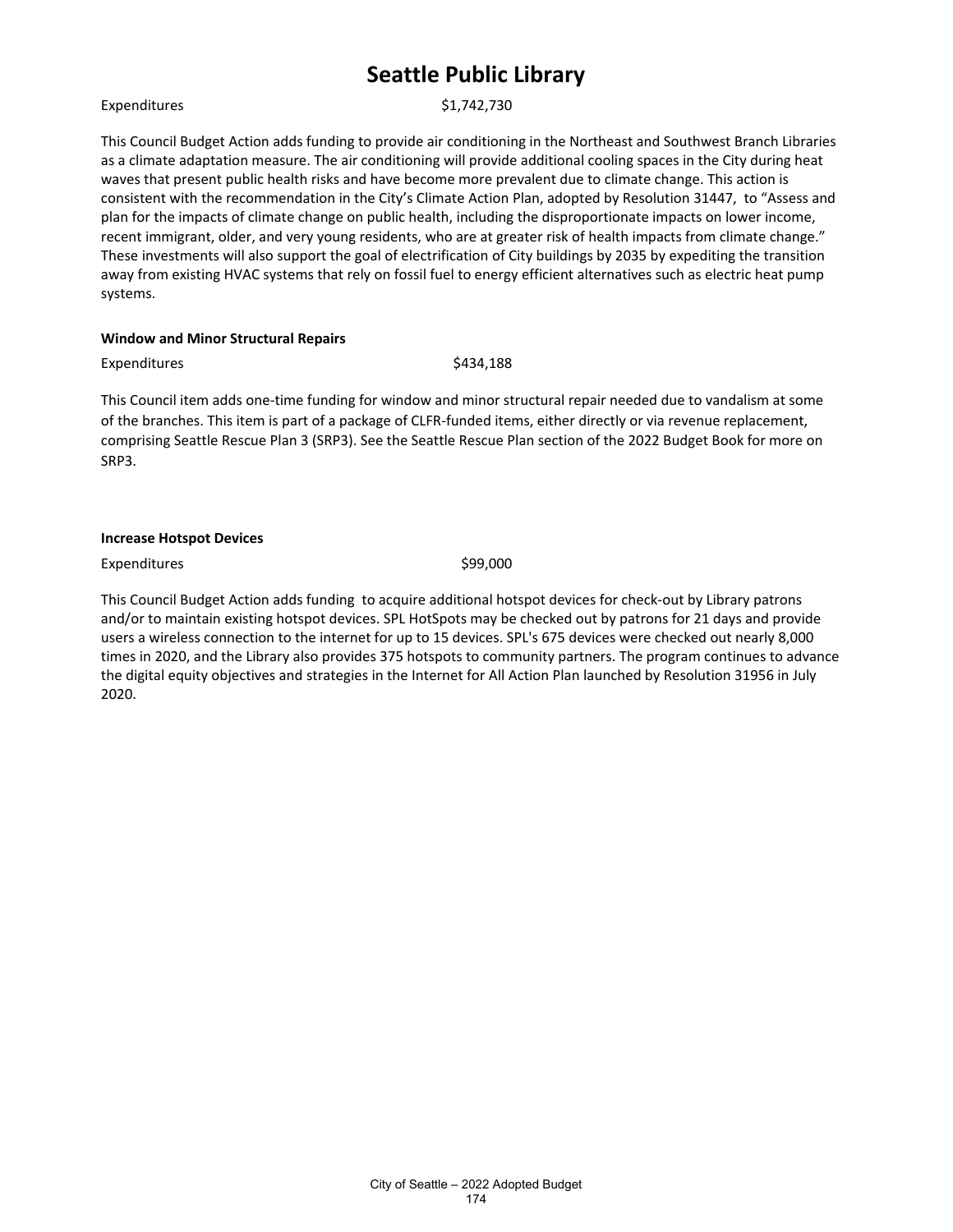**Tara** 

| <b>Expenditure Overview</b>                               |                        |                 |                 |
|-----------------------------------------------------------|------------------------|-----------------|-----------------|
| <b>Appropriations</b>                                     | 2020<br><b>Actuals</b> | 2021<br>Adopted | 2022<br>Adopted |
| SPL - BC-PL-B3000 - Capital Improvements                  |                        |                 |                 |
| 00100 - General Fund                                      |                        |                 | 1,742,730       |
| 18100 - 2012 Library Levy Fund                            | 387,771                |                 |                 |
| 18200 - 2019 Library Levy Fund                            | 1,094,277              | 8,837,000       | 8,215,000       |
| 30010 - REET I Capital Fund                               | 922,291                | 400,000         | 1,287,000       |
| Total for BSL: BC-PL-B3000                                | 2,404,339              | 9,237,000       | 11,244,730      |
| SPL - BO-PL-B1ADM - Administrative/Support Service        |                        |                 |                 |
| 00100 - General Fund                                      |                        |                 | 434,188         |
| 10410 - Library Fund                                      | 9,177,501              | 9,227,667       | 10,102,821      |
| 18100 - 2012 Library Levy Fund                            | 462,115                |                 |                 |
| 18200 - 2019 Library Levy Fund                            | 1,925,402              | 3,115,537       | 3,153,185       |
| Total for BSL: BO-PL-B1ADM                                | 11,565,018             | 12,343,204      | 13,690,194      |
| SPL - BO-PL-B2CTL - Chief Librarian's Office              |                        |                 |                 |
| 10410 - Library Fund                                      | 680,566                | 562,806         | 536,962         |
| 18200 - 2019 Library Levy Fund                            | 259                    | 100,000         | 100,000         |
| Total for BSL: BO-PL-B2CTL                                | 680,826                | 662,806         | 636,962         |
| SPL - BO-PL-B4PUB - Library Program and Services          |                        |                 |                 |
| 00100 - General Fund                                      |                        |                 | 99,000          |
| 10410 - Library Fund                                      | 42,197,982             | 41,869,199      | 47,461,094      |
| 18100 - 2012 Library Levy Fund                            | 719,544                | 138,000         |                 |
| 18200 - 2019 Library Levy Fund                            | 16,292,575             | 18,462,854      | 19,310,475      |
| Total for BSL: BO-PL-B4PUB                                | 59,210,101             | 60,470,053      | 66,870,569      |
| SPL - BO-PL-B5HRS - Human Resources                       |                        |                 |                 |
| 10410 - Library Fund                                      | 2,175,505              | 2,556,715       | 2,814,228       |
| 18200 - 2019 Library Levy Fund                            | 3,044                  | 7,500           | 7,500           |
| Total for BSL: BO-PL-B5HRS                                | 2,178,549              | 2,564,215       | 2,821,728       |
| SPL - BO-PL-B7STR - Institutional & Strategic Advancement |                        |                 |                 |
| 10410 - Library Fund                                      | 1,359,935              | 977,608         | 1,165,480       |
| 18100 - 2012 Library Levy Fund                            | 18,000                 |                 |                 |
| 18200 - 2019 Library Levy Fund                            | 624,248                | 657,109         | 664,840         |
| Total for BSL: BO-PL-B7STR                                | 2,002,183              | 1,634,717       | 1,830,320       |
| SPL - BO-PL-B9LA - Leadership and Administration          |                        |                 |                 |
| 10410 - Library Fund                                      | 1,320,055              |                 |                 |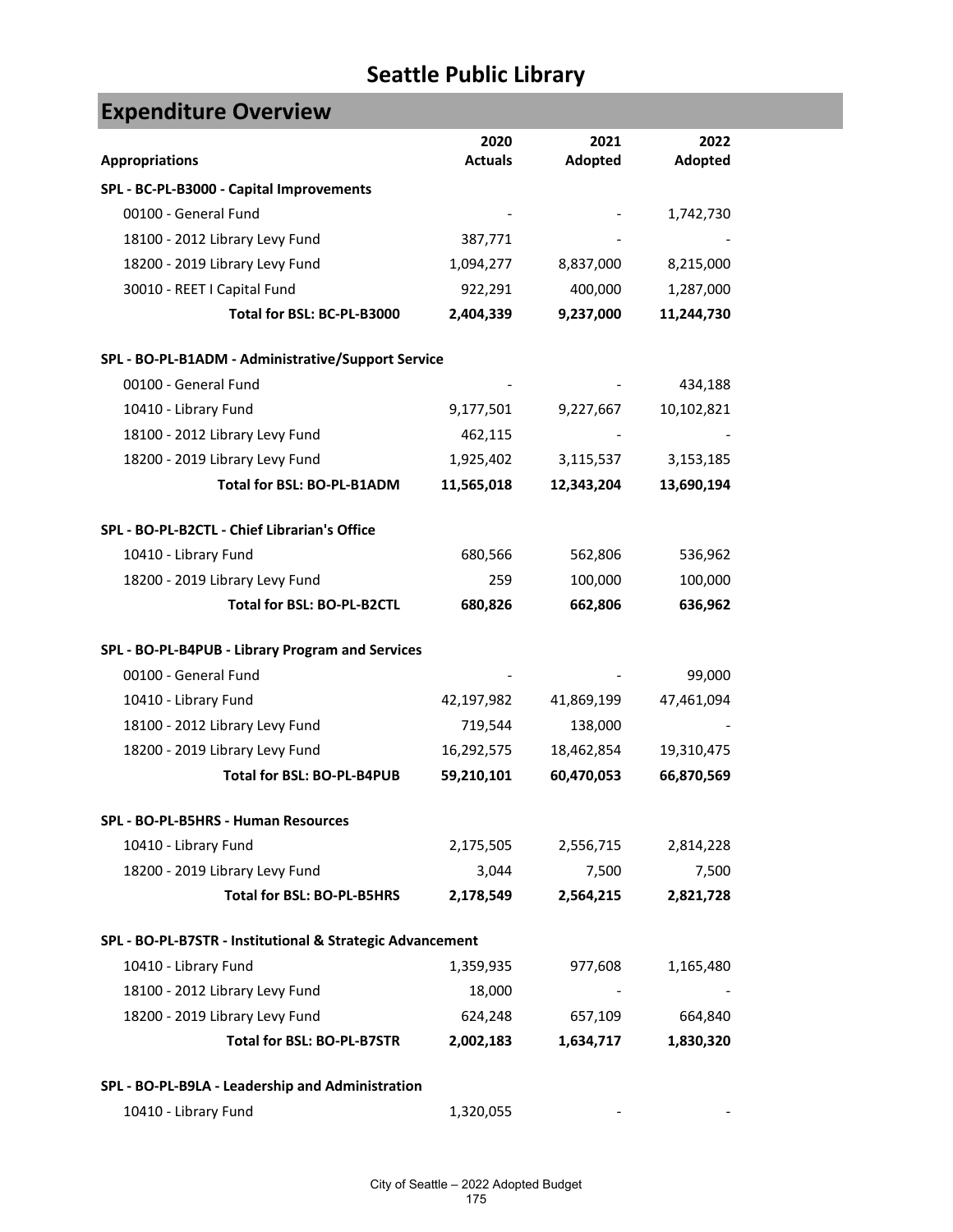| 18100 - 2012 Library Levy Fund | 215.376   | -                        | - |
|--------------------------------|-----------|--------------------------|---|
| Total for BSL: BO-PL-B9LA      | 1,535,431 | $\overline{\phantom{0}}$ |   |
|                                |           |                          |   |

**Department Total 79,576,447 86,911,995 97,094,502**

*\* FTE totals are provided for informational purposes only. Changes in FTEs resulting from City Council or Human Resources Director actions outside of the budget process may not be detailed here*

# **Budget Summary by Fund Seattle Public Library**

|                                | 2020<br><b>Actuals</b> | 2021<br>Adopted | 2022<br>Adopted |
|--------------------------------|------------------------|-----------------|-----------------|
| 00100 - General Fund           | -                      |                 | 2,275,918       |
| 10410 - Library Fund           | 56,911,543             | 55,193,995      | 62,080,584      |
| 18100 - 2012 Library Levy Fund | 1,802,806              | 138,000         |                 |
| 18200 - 2019 Library Levy Fund | 19,939,806             | 31,180,000      | 31,451,000      |
| 30010 - REET I Capital Fund    | 922,291                | 400,000         | 1,287,000       |
| <b>Budget Totals for SPL</b>   | 79,576,447             | 86,911,995      | 97,094,502      |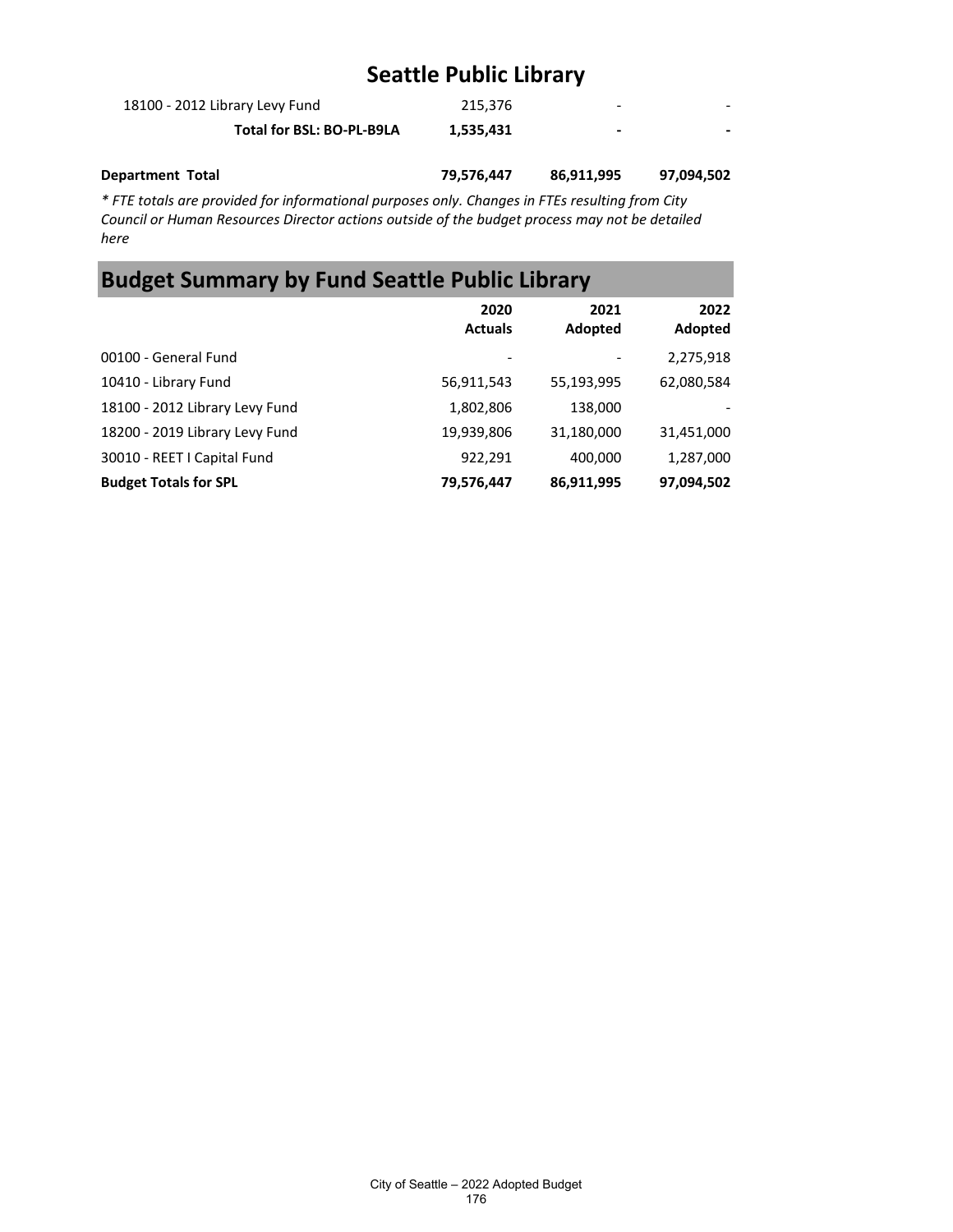# **Revenue Overview**

### **2022 Estimated Revenues**

| <b>Account</b><br>Code     | <b>Account Name</b>                                | 2020<br><b>Actuals</b> | 2021<br>Adopted | 2022<br>Adopted |
|----------------------------|----------------------------------------------------|------------------------|-----------------|-----------------|
| 330020                     | Intergov-Revenues                                  |                        | 26,050          | 26,050          |
| 331110                     | <b>Direct Fed Grants</b>                           | 186,024                |                 |                 |
| 334010                     | <b>State Grants</b>                                | 20,863                 |                 |                 |
| 335060                     | Judicial Salary Contrib-State                      | 20                     |                 |                 |
| 341050                     | Word Proc/Printing/Dupl Svcs                       | 25,825                 | 135,000         | 100,000         |
| 350130                     | Library Fines and Fees                             | 89,530                 | 140,250         | 120,000         |
| 360290                     | <b>Parking Fees</b>                                | 15,701                 | 225,000         | 175,000         |
| 360300                     | <b>St Space Facilities Rentals</b>                 | 19,414                 | 93,500          | 50,000          |
| 360340                     | <b>Concession Proceeds</b>                         | 989                    | 1,750           | 1,500           |
| 360380                     | Sale Of Junk Or Salvage                            | 12,948                 |                 | 60,000          |
| 360900                     | Miscellaneous Revs-Other Rev                       | 8                      | 1,500           | 1,500           |
| 397010                     | <b>Operating Transfers In</b>                      | 57,000,693             | 54,301,685      | 60,491,274      |
|                            | Total Revenues for: 10410 - Library Fund           | 57,372,016             | 54,924,735      | 61,025,324      |
| 400000                     | Use of/Contribution to Fund Balance                |                        | 269,260         | 1,055,260       |
|                            | Total Resources for:10410 - Library Fund           | 57,372,016             | 55,193,995      | 62,080,584      |
| 311010                     | Real & Personal Property Taxes                     | 189,745                |                 | 30,000          |
| 360010                     | Investment Interest                                |                        |                 | 20,000          |
|                            | Total Revenues for: 18100 - 2012 Library Levy Fund | 189,745                |                 | 50,000          |
| 400000                     | Use of/Contribution to Fund Balance                |                        | 138,000         | (50,000)        |
|                            | Total Resources for:18100 - 2012 Library Levy Fund | 189,745                | 138,000         |                 |
| 311010                     | Real & Personal Property Taxes                     | 29,562,506             | 30,675,000      | 30,982,000      |
| 360010                     | Investment Interest                                |                        | 100,000         | 120,000         |
|                            | Total Revenues for: 18200 - 2019 Library Levy Fund | 29,562,506             | 30,775,000      | 31,102,000      |
| 400000                     | Use of/Contribution to Fund Balance                |                        | 405,000         | 349,000         |
|                            | Total Resources for:18200 - 2019 Library Levy Fund | 29,562,506             | 31,180,000      | 31,451,000      |
| <b>Total SPL Resources</b> |                                                    | 87,124,267             | 86,511,995      | 93,531,584      |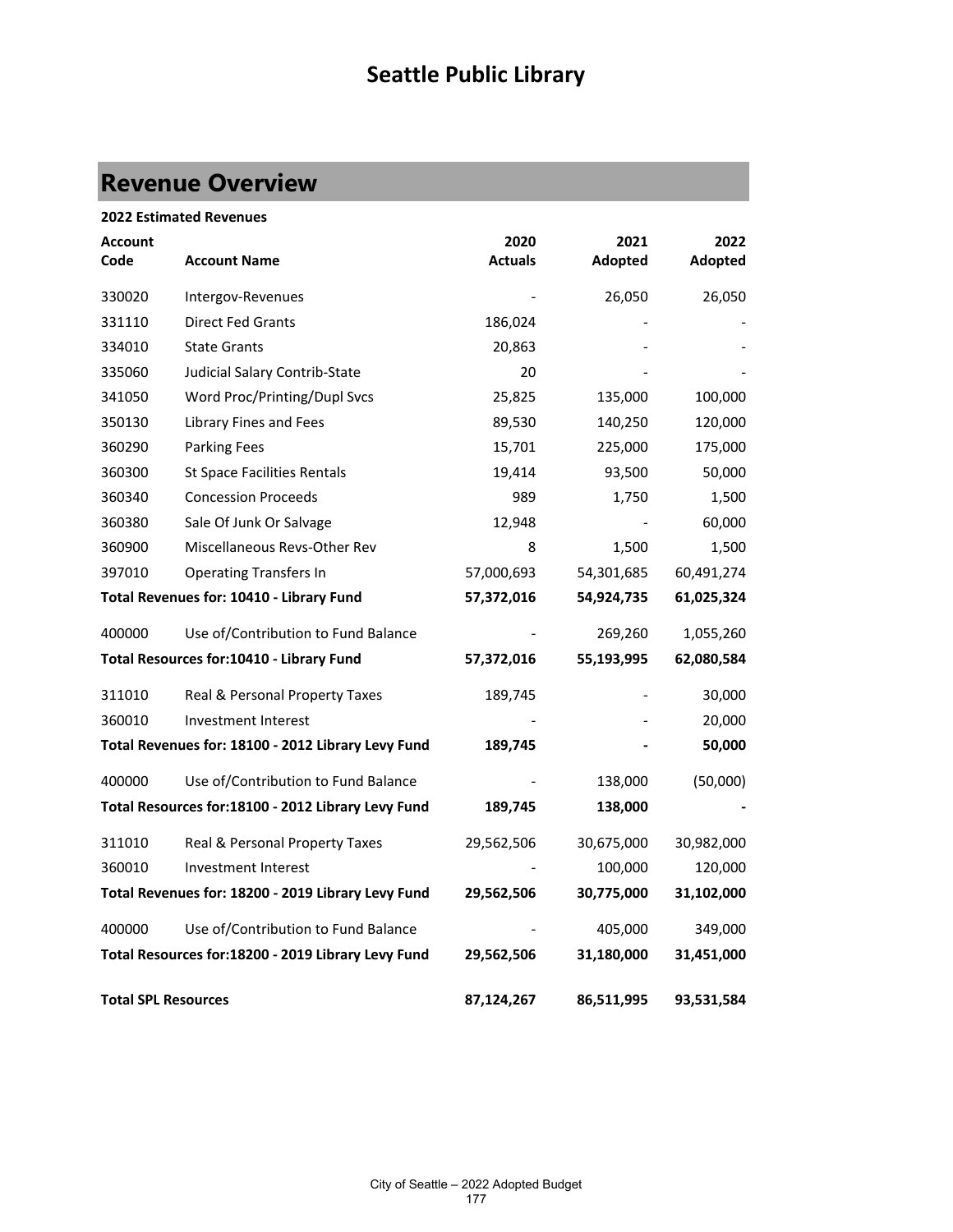### **Appropriations by Budget Summary Level and Program**

### **SPL - BC-PL-B3000 - Capital Improvements**

The purpose of The Seattle Public Library Major Maintenance Budget Summary Level is to provide major maintenance to Library facilities, which include the Central Library and all branch libraries, to help ensure building integrity and improve functionality for patrons and staff.

| <b>Program Expenditures</b> | 2020<br><b>Actuals</b>   | 2021<br>Adopted | 2022<br>Adopted |
|-----------------------------|--------------------------|-----------------|-----------------|
| Capital Improvements        | 2,404,339                | 9,237,000       | 4,862,730       |
| IT Infrastructure           | $\overline{\phantom{a}}$ |                 | 6,382,000       |
| Total                       | 2,404,339                | 9,237,000       | 11,244,730      |

*\*FTE totals are provided for informational purposes only. Changes in FTEs resulting from City Council or Human Resources Director actions outside of the budget process may not be detailed here*

*The following information summarizes the programs in Capital Improvements Budget Summary Level:*

### **Capital Improvements**

The purpose of the Capital Improvements program is to support the delivery of capital improvements.

|                      | 2020           | 2021      | 2022           |
|----------------------|----------------|-----------|----------------|
| Expenditures/FTE     | <b>Actuals</b> | Adopted   | <b>Adopted</b> |
| Capital Improvements | 2.404.339      | 9.237.000 | 4.862.730      |

### **IT Infrastructure**

|                   | 2020           | 2021           | 2022      |
|-------------------|----------------|----------------|-----------|
| Expenditures/FTE  | <b>Actuals</b> | <b>Adopted</b> | Adopted   |
| IT Infrastructure | -              | $\sim$         | 6.382.000 |

### **SPL - BO-PL-B1ADM - Administrative/Support Service**

The purpose of the Administrative Services Program is to support the delivery of library services to the public.

| <b>Program Expenditures</b>    | 2020<br><b>Actuals</b> | 2021<br>Adopted | 2022<br>Adopted |
|--------------------------------|------------------------|-----------------|-----------------|
| <b>Administrative Services</b> | 385,941                | 409,788         | 956,345         |
| <b>Business Office</b>         | 1,747,247              | 1,603,119       | 1,653,980       |
| Event Services                 | 530,087                | 562,327         | 730,411         |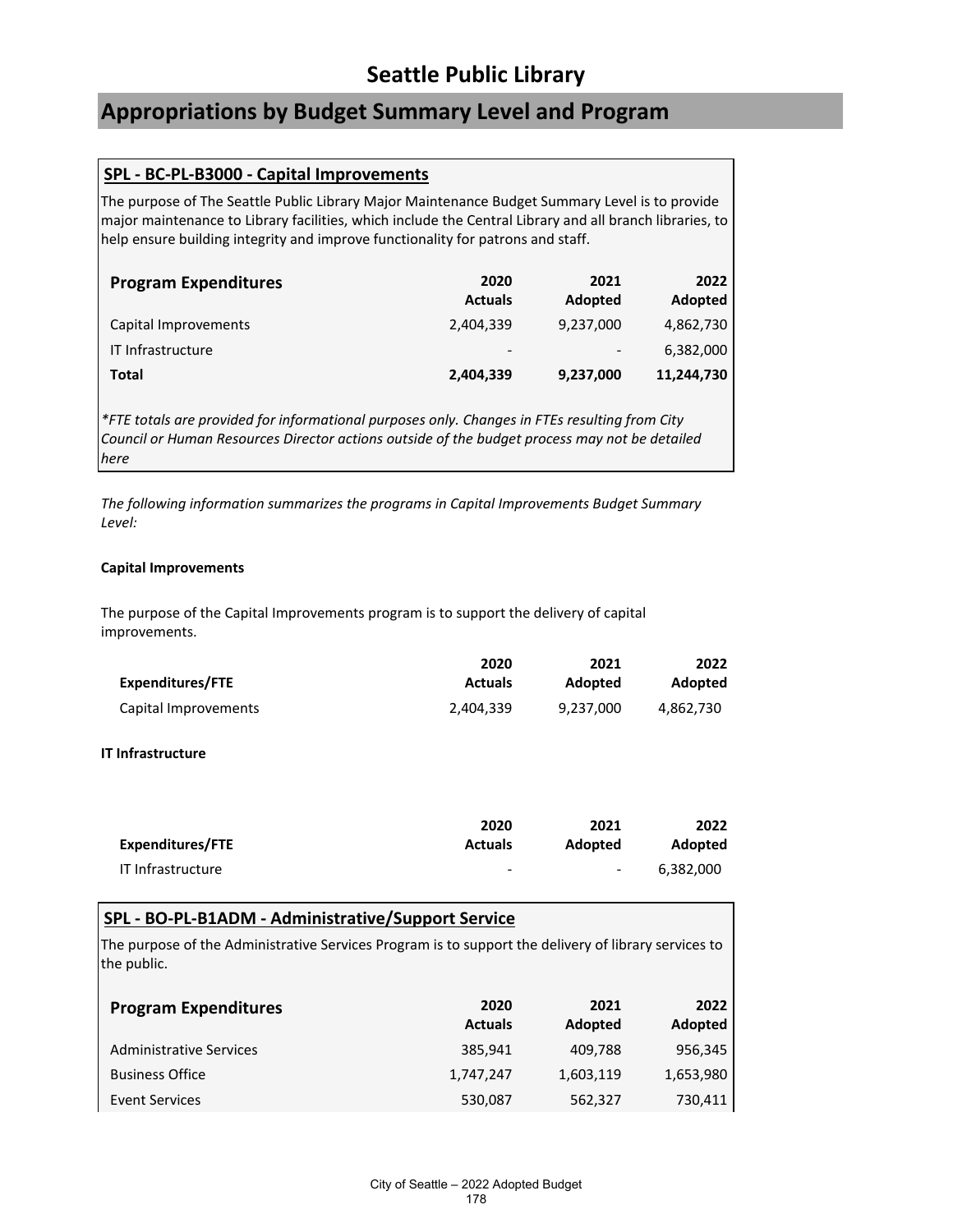| <b>FAC Services</b> | 8,901,743  | 9,767,970  | 10,349,458 |
|---------------------|------------|------------|------------|
| Total               | 11,565,018 | 12,343,204 | 13,690,194 |

*\*FTE totals are provided for informational purposes only. Changes in FTEs resulting from City Council or Human Resources Director actions outside of the budget process may not be detailed here*

*The following information summarizes the programs in Administrative/Support Service Budget Summary Level:*

#### **Administrative Services**

The purpose of the Administrative Services Program is to support the delivery of library services to the public.

|                         | 2020           | 2021    | 2022           |
|-------------------------|----------------|---------|----------------|
| Expenditures/FTE        | <b>Actuals</b> | Adopted | <b>Adopted</b> |
| Administrative Services | 385.941        | 409.788 | 956.345        |

#### **Business Office**

The purpose of the Business Office Program is to support the delivery of administrative services.

|                        | 2020           | 2021      | 2022           |
|------------------------|----------------|-----------|----------------|
| Expenditures/FTE       | <b>Actuals</b> | Adopted   | <b>Adopted</b> |
| <b>Business Office</b> | 1,747,247      | 1.603.119 | 1,653,980      |

#### **Event Services**

The purpose of the Events Services Program is to support Library-hosted as well as private events and programs in order to make Library facilities and meeting rooms more available to the public.

|                  | 2020           | 2021    | 2022    |
|------------------|----------------|---------|---------|
| Expenditures/FTE | <b>Actuals</b> | Adopted | Adopted |
| Event Services   | 530.087        | 562.327 | 730.411 |

### **FAC Services**

The purpose of the FAC Services Program is to maintain and secure the Library's buildings and grounds so that library services are delivered in safe, secure, clean, well-functioning and comfortable environments.

|                         | 2020           | 2021      | 2022       |
|-------------------------|----------------|-----------|------------|
| <b>Expenditures/FTE</b> | <b>Actuals</b> | Adopted   | Adopted    |
| <b>FAC Services</b>     | 8.901.743      | 9.767.970 | 10.349.458 |

### **SPL - BO-PL-B2CTL - Chief Librarian's Office**

The purpose of the Chief Librarian's Office is to provide leadership for the Library in implementing the policies and strategic direction set by the Library Board of Trustees, and in securing the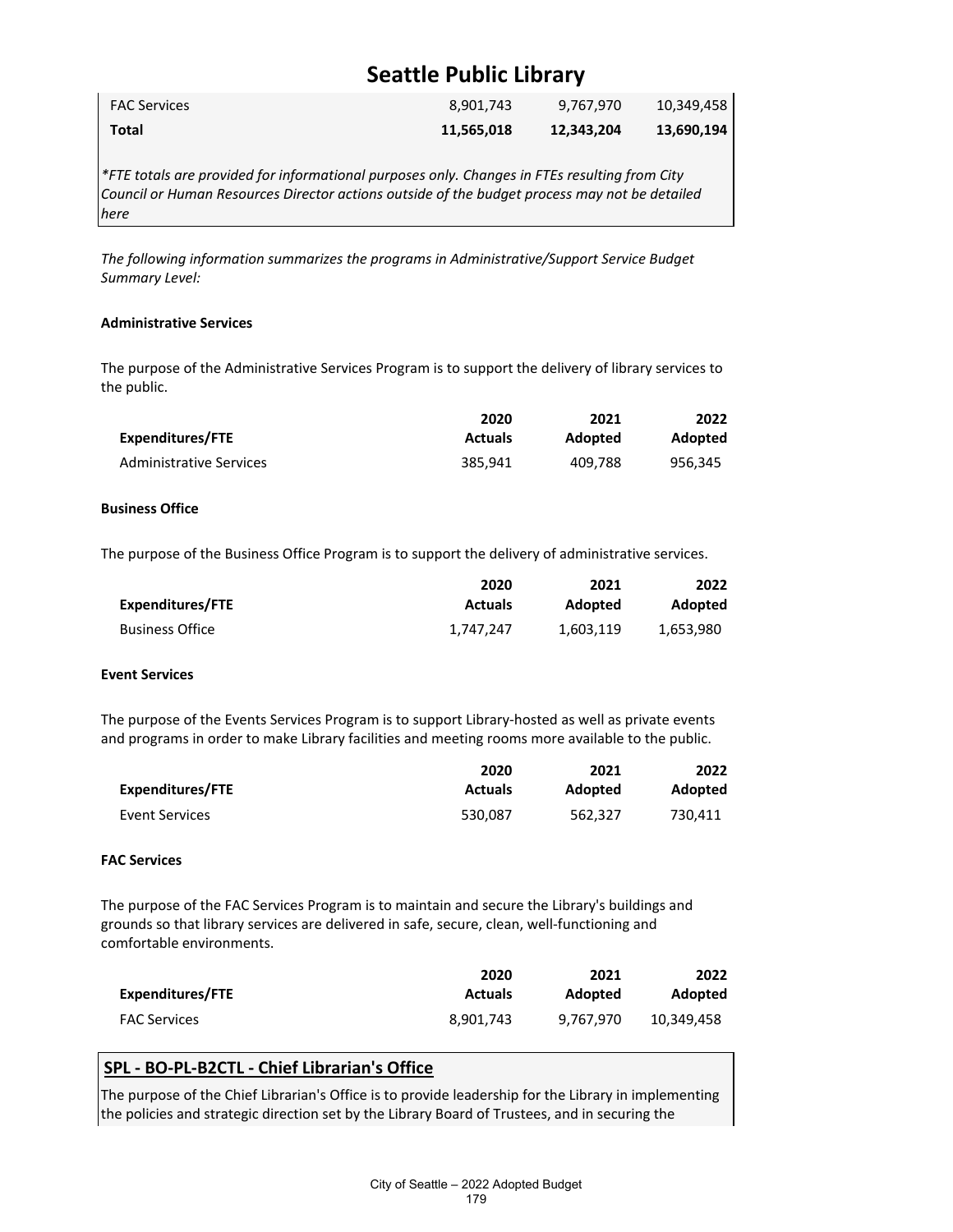necessary financial resources to operate the Library in an effective and efficient manner. The Chief Librarian's Office serves as the primary link between the community and the Library, and integrates community needs and expectations with Library resources and policies.

| <b>Program Expenditures</b> | 2020<br><b>Actuals</b> | 2021<br>Adopted | <b>2022</b><br>Adopted |
|-----------------------------|------------------------|-----------------|------------------------|
| Chief Librarian's Office    | 680.826                | 662.806         | 636,962                |
| Total                       | 680,826                | 662,806         | 636,962                |

*\*FTE totals are provided for informational purposes only. Changes in FTEs resulting from City Council or Human Resources Director actions outside of the budget process may not be detailed here*

### **SPL - BO-PL-B4PUB - Library Program and Services**

The purpose of the Library Programs and Services Division is to provide services, materials, and programs that benefit and are valued by Library patrons. Library Programs and Services provides technical and collection services and materials delivery systems to make Library resources and materials accessible to all patrons.

| <b>Program Expenditures</b>   | 2020<br><b>Actuals</b> | 2021<br>Adopted | 2022<br>Adopted |
|-------------------------------|------------------------|-----------------|-----------------|
| <b>Collections and Access</b> | 17,478,874             | 18,069,421      | 19,511,758      |
| Information Technology        | 5,052,461              | 5,287,228       | 5,790,396       |
| <b>Public Services</b>        | 36,678,765             | 37,113,404      | 41,568,416      |
| Total                         | 59,210,101             | 60,470,053      | 66,870,569      |

*\*FTE totals are provided for informational purposes only. Changes in FTEs resulting from City Council or Human Resources Director actions outside of the budget process may not be detailed here*

*The following information summarizes the programs in Library Program and Services Budget Summary Level:*

### **Collections and Access**

The purpose of the Collection and Access Services Program is to make library books, materials, databases, downloadable materials, and the library catalog available to patrons and to provide a delivery system that makes Library materials locally available.

|                               | 2020           | 2021       | 2022       |
|-------------------------------|----------------|------------|------------|
| Expenditures/FTE              | <b>Actuals</b> | Adopted    | Adopted    |
| <b>Collections and Access</b> | 17.478.874     | 18.069.421 | 19.511.758 |

### **Information Technology**

The purpose of the Information Technology Program is to provide public and staff technology, data processing infrastructure and services.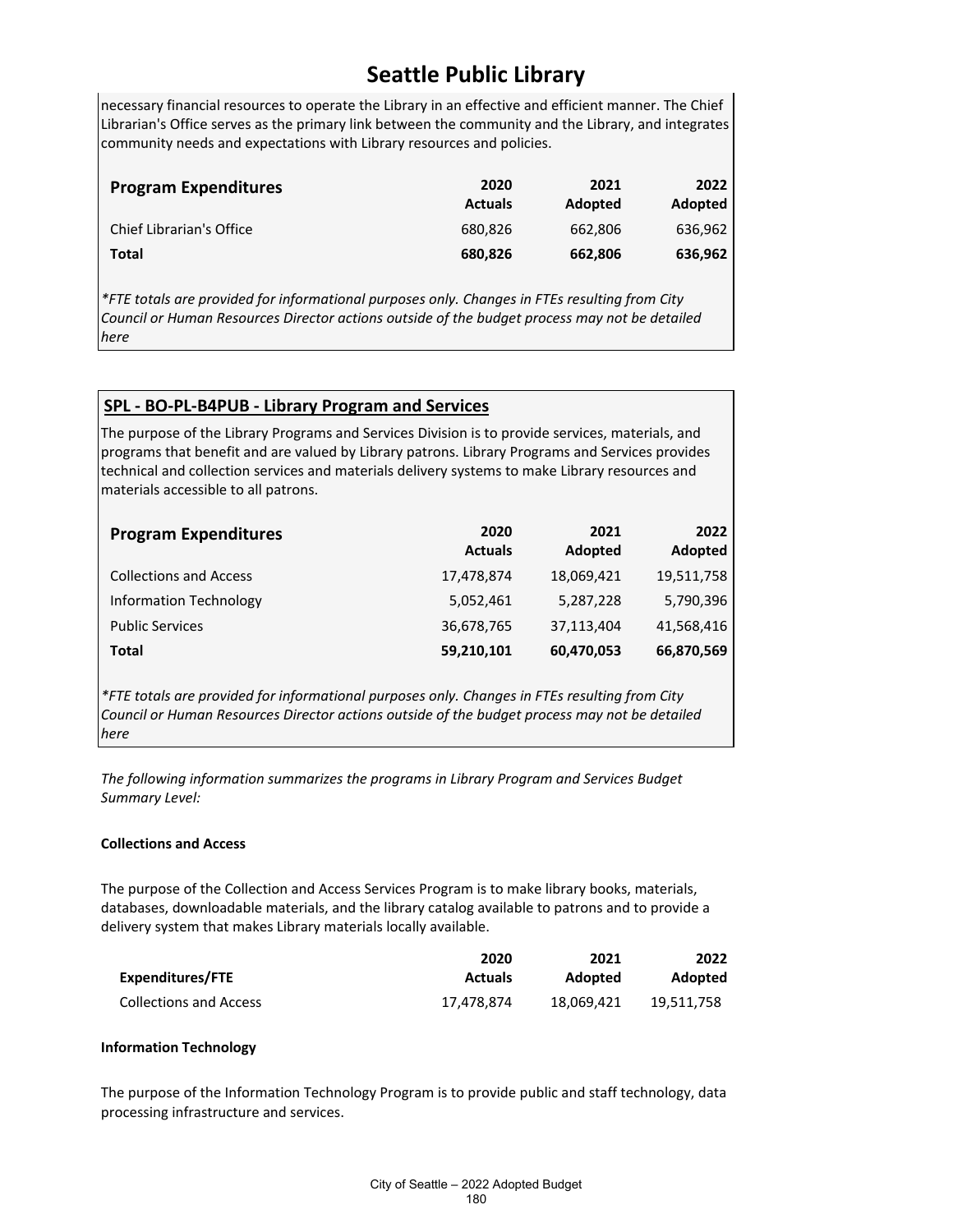|                        | 2020           | 2021      | 2022      |
|------------------------|----------------|-----------|-----------|
| Expenditures/FTE       | <b>Actuals</b> | Adopted   | Adopted   |
| Information Technology | 5,052,461      | 5,287,228 | 5,790,396 |

### **Public Services**

The purpose of the Library Programs and Services Program is to administer public services, programs, and collection development and access.

|                        | 2020           | 2021       | 2022       |
|------------------------|----------------|------------|------------|
| Expenditures/FTE       | <b>Actuals</b> | Adopted    | Adopted    |
| <b>Public Services</b> | 36.678.765     | 37.113.404 | 41.568.416 |

### **SPL - BO-PL-B5HRS - Human Resources**

The purpose of Human Resources is to provide responsive and equitable services, including human resources policy development, recruitment, classification and compensation, payroll, labor and employee relations, volunteer services, and staff training services so that the Library maintains a productive and well-supported work force.

| <b>Program Expenditures</b> | 2020<br><b>Actuals</b> | 2021<br>Adopted | 2022<br>Adopted |
|-----------------------------|------------------------|-----------------|-----------------|
| <b>Human Resources</b>      | 2.178.549              | 2.564.215       | 2,821,728       |
| Total                       | 2,178,549              | 2,564,215       | 2,821,728       |

*\*FTE totals are provided for informational purposes only. Changes in FTEs resulting from City Council or Human Resources Director actions outside of the budget process may not be detailed here*

### **SPL - BO-PL-B7STR - Institutional & Strategic Advancement**

The purpose of the Institutional and Strategic Advancement division is to provide planning and support functions, including strategic analysis, government relations, community partnerships and external and internal communication, to help the City Librarian shape the strategic direction, work and culture of the Library in pursuit of its mission. The division ensures that the public is informed about services and programs offered by the Library.

| <b>Program Expenditures</b>           | 2020<br><b>Actuals</b> | 2021<br>Adopted | 2022<br>Adopted |
|---------------------------------------|------------------------|-----------------|-----------------|
| Institutional & Strategic Advancement | 2,002,183              | 1.634.717       | 1,830,320       |
| Total                                 | 2,002,183              | 1,634,717       | 1,830,320       |

*\*FTE totals are provided for informational purposes only. Changes in FTEs resulting from City Council or Human Resources Director actions outside of the budget process may not be detailed here*

### **SPL - BO-PL-B9LA - Leadership and Administration**